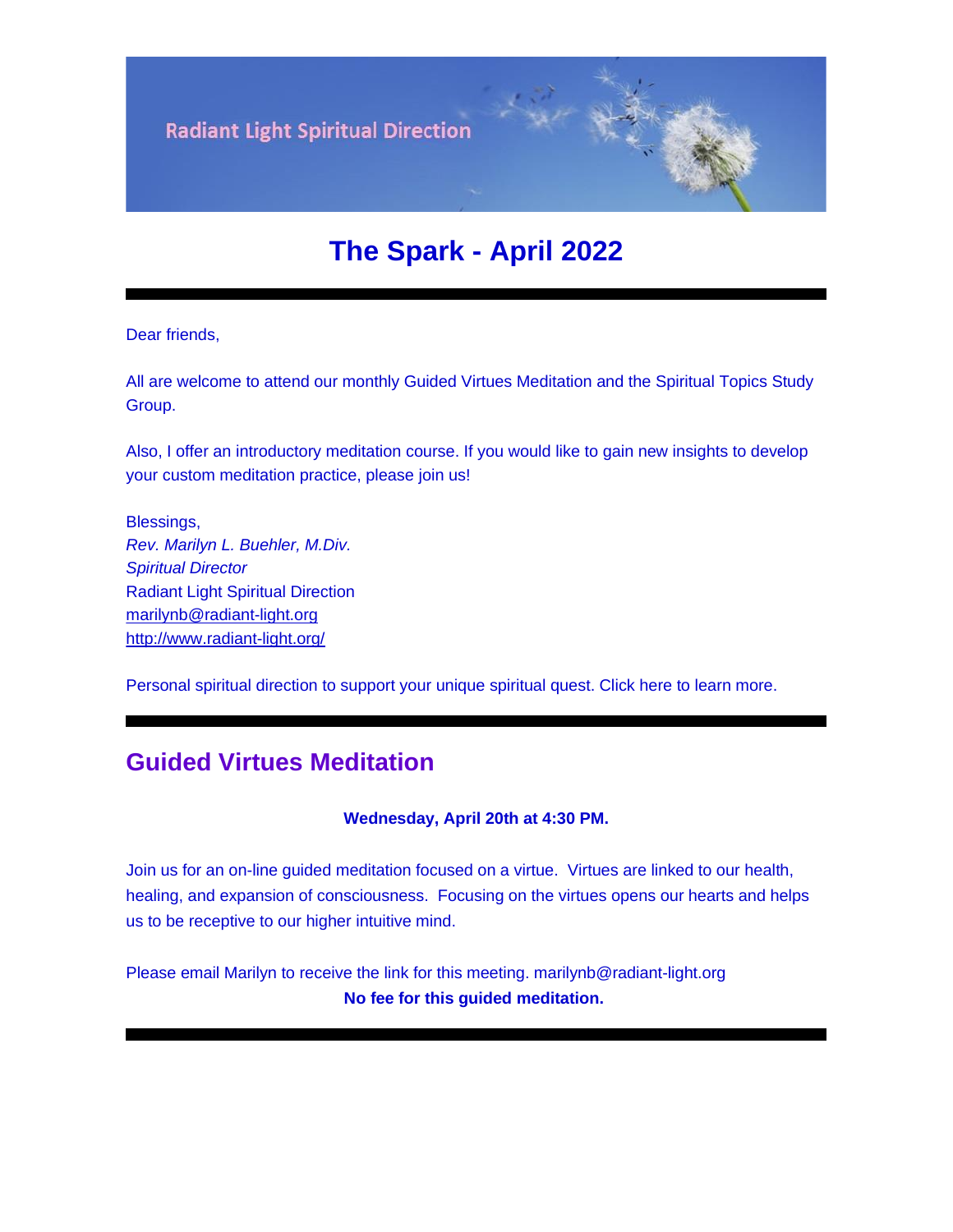## **Spiritual Topics Study Group**

#### **Thursday, April 28th at 4:00 to 5:00 PM**

This month, we will meet on Thursday, April 29th to read and discuss various topics of the spiritual quest. We will read from Meher Baba's *[Discourses](https://u18544456.ct.sendgrid.net/ls/click?upn=R-2Bl7NGDLiuME3v4KUDXT9tVzm1-2BNI-2BS3OrYkiYlRu7C2nw-2FGuui8nyc81QLa6BAY4LH6_FiQrYGg1YZElR924caalGEP3AHGeF79ulf5jxC9Fbcd8IfoR4p2-2FW0xZvJaX6Y3z75H0Yw3uGmHJTH3azVPJ5HXoQqlNvxrtacG06ak4RKGFnIbMJp89F38QqPdppoeaw3rf7-2BRf-2F6rpsXh7uXT3pagZ1Mux-2BFpAR-2F97g82sVV1imHy6S2M23jyTzvgvgdTq9hoQlu89KzpUtHwFaptHyDbWrmPgxdpPRMeJq7AVnXuSWrnQy4O1ZU4TwuPraTwNiQAdSioFM709Mq9MUWtE0w-3D-3D)*. I will share the pages on the screen, so you do not need a copy of the book. Each month, the group can choose a topic of interest to read and discuss.

The *[Discourse](https://u18544456.ct.sendgrid.net/ls/click?upn=R-2Bl7NGDLiuME3v4KUDXT9tVzm1-2BNI-2BS3OrYkiYlRu7C2nw-2FGuui8nyc81QLa6BAYlAlv_FiQrYGg1YZElR924caalGEP3AHGeF79ulf5jxC9Fbcd8IfoR4p2-2FW0xZvJaX6Y3z75H0Yw3uGmHJTH3azVPJ5HXoQqlNvxrtacG06ak4RKGFnIbMJp89F38QqPdppoead2zfPh9ZFyi3OBb00pXVgknYaAN73Sc2m7h6-2BI43V3Q88dzOulrYwDS8gXy-2FBxqXDvPX0qtAJqpvzeAT4Q23SEN-2FELSE5oybWnyk-2BpRUuGd0PDhVtaPZ0J6MEPALNm3pxW-2F-2BC1LM39q2-2BPeOYZn6ew-3D-3D)*s covers many subjects, both practical and highly esoteric. Chapters go into the human search for the Truth and God, spiritual advancement, and the spiritual path.

Please email Marilyn to receive the Zoom link for this meeting. [marilynb@radiant-light.org](mailto:marilynb@radiant-light.org) **No fee for this study group.**



# **Meditation: Turning Within Tips for Your Meditation Practice**

**Wednesday, April 27th at 2:00 to 4:00 pm**

**Sliding scale: \$50 - \$80**

A daily practice of meditation and contemplation cultivates Self-awareness, inner peace and contentment. It also improves your ability to focus on what's happening in the present, without being so distracted about what has happened in the past, or what will happen in the future. People who meditate find they are calmer and better able to focus.

Marilyn has been practicing meditation since 1971, and teaching meditation since 1976. She has studied and practiced a variety of meditation and contemplative techniques. She shares from her personal experience of this lifetime of spiritual exploration and Self-discovery.

A two-hour session for both beginners and experienced meditators. Explore of several methods of "passive" meditation, in order to learn to relax and regenerate your energy and learn simple guidelines for establishing a daily meditation practice.

You will be empowered to discover a daily, personal practice that you enjoy!

Please contact Marilyn if you would like attend this course.